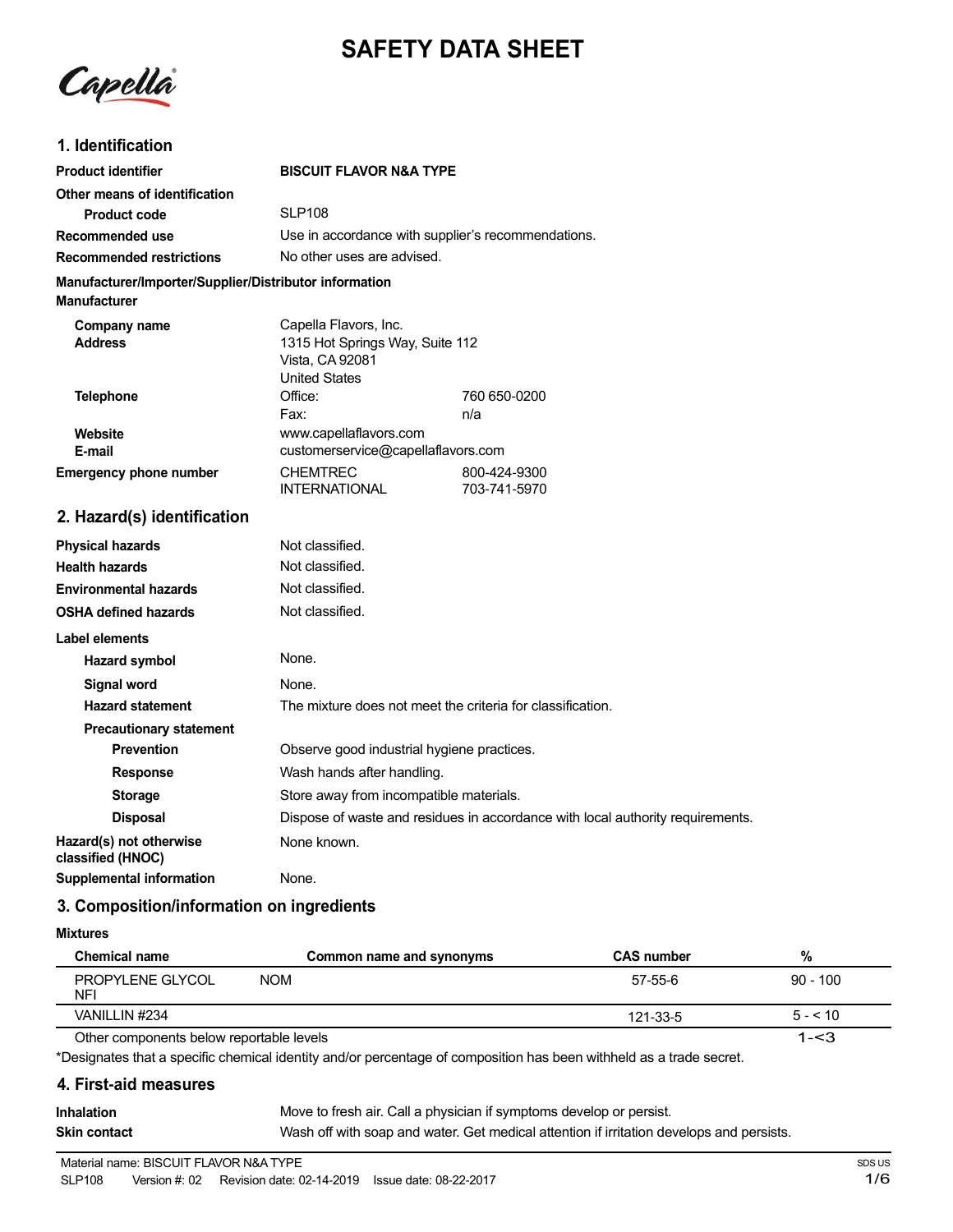| Eye contact                                                                  | Rinse with water. Get medical attention if irritation develops and persists.                                        |
|------------------------------------------------------------------------------|---------------------------------------------------------------------------------------------------------------------|
| Ingestion                                                                    | Rinse mouth. Get medical attention if symptoms occur.                                                               |
| <b>Most important</b><br>symptoms/effects, acute and<br>delayed              | Direct contact with eyes may cause temporary irritation.                                                            |
| Indication of immediate<br>medical attention and special<br>treatment needed | Treat symptomatically.                                                                                              |
| <b>General information</b>                                                   | Ensure that medical personnel are aware of the material(s) involved, and take precautions to<br>protect themselves. |
| 5. Fire-fighting measures                                                    |                                                                                                                     |
| Suitable extinguishing media                                                 | Alcohol resistant foam. Powder. Carbon dioxide (CO2).                                                               |
| Unsuitable extinguishing<br>media                                            | Do not use water jet as an extinguisher, as this will spread the fire.                                              |
| Specific hazards arising from<br>the chemical                                | During fire, gases hazardous to health may be formed.                                                               |
| Special protective equipment<br>and precautions for firefighters             | Self-contained breathing apparatus and full protective clothing must be worn in case of fire.                       |
| <b>Fire fighting</b><br>equipment/instructions                               | Move containers from fire area if you can do so without risk.                                                       |
| <b>Specific methods</b>                                                      | Use standard firefighting procedures and consider the hazards of other involved materials.                          |
| <b>General fire hazards</b>                                                  | No unusual fire or explosion hazards noted.                                                                         |

### **6. Accidental release measures**

| Personal precautions,<br>protective equipment and<br>emergency procedures | Keep unnecessary personnel away. For personal protection, see section 8 of the SDS.                                                                                                                                                               |
|---------------------------------------------------------------------------|---------------------------------------------------------------------------------------------------------------------------------------------------------------------------------------------------------------------------------------------------|
| <b>Methods and materials for</b>                                          | Use water spray to reduce vapors or divert vapor cloud drift.                                                                                                                                                                                     |
| containment and cleaning up                                               | Large Spills: Stop the flow of material, if this is without risk. Dike the spilled material, where this is<br>possible. Absorb in vermiculite, dry sand or earth and place into containers. Following product<br>recovery, flush area with water. |
|                                                                           | Small Spills: Wipe up with absorbent material (e.g. cloth, fleece). Clean surface thoroughly to<br>remove residual contamination.                                                                                                                 |
|                                                                           | Never return spills to original containers for re-use. For waste disposal, see section 13 of the SDS.                                                                                                                                             |
| <b>Environmental precautions</b>                                          | Avoid discharge into drains, water courses or onto the ground.                                                                                                                                                                                    |
| 7. Handling and storage                                                   |                                                                                                                                                                                                                                                   |
| <b>Precautions for safe handling</b>                                      | Avoid prolonged exposure. Observe good industrial hygiene practices.                                                                                                                                                                              |

**Conditions for safe storage, including any incompatibilities** Store in tightly closed container. Store away from incompatible materials (see Section 10 of the SDS).

### **8. Exposure controls/personal protection**

### **Occupational exposure limits**

The following constituents are the only constituents of the product which have a PEL, TLV or other recommended exposure limit. At this time, the other constituents have no known exposure limits.

| US. Workplace Environmental Exposure Level (WEEL) Guides |                                                                                                                                                                                                                                                                                                                                                                    |                   |          |
|----------------------------------------------------------|--------------------------------------------------------------------------------------------------------------------------------------------------------------------------------------------------------------------------------------------------------------------------------------------------------------------------------------------------------------------|-------------------|----------|
| <b>Components</b>                                        | Type                                                                                                                                                                                                                                                                                                                                                               | Value             | Form     |
| PROPYLENE GLYCOL<br>NOM NFI (CAS 57-55-6)                | TWA                                                                                                                                                                                                                                                                                                                                                                | $10 \text{ mg/m}$ | Aerosol. |
| VANILLIN #234 (CAS<br>121-33-5)                          | TWA                                                                                                                                                                                                                                                                                                                                                                | $10 \text{ mg/m}$ |          |
| <b>Biological limit values</b>                           | No biological exposure limits noted for the ingredient(s).                                                                                                                                                                                                                                                                                                         |                   |          |
| Appropriate engineering<br>controls                      | Good general ventilation should be used. Ventilation rates should be matched to conditions. If<br>applicable, use process enclosures, local exhaust ventilation, or other engineering controls to<br>maintain airborne levels below recommended exposure limits. If exposure limits have not been<br>established, maintain airborne levels to an acceptable level. |                   |          |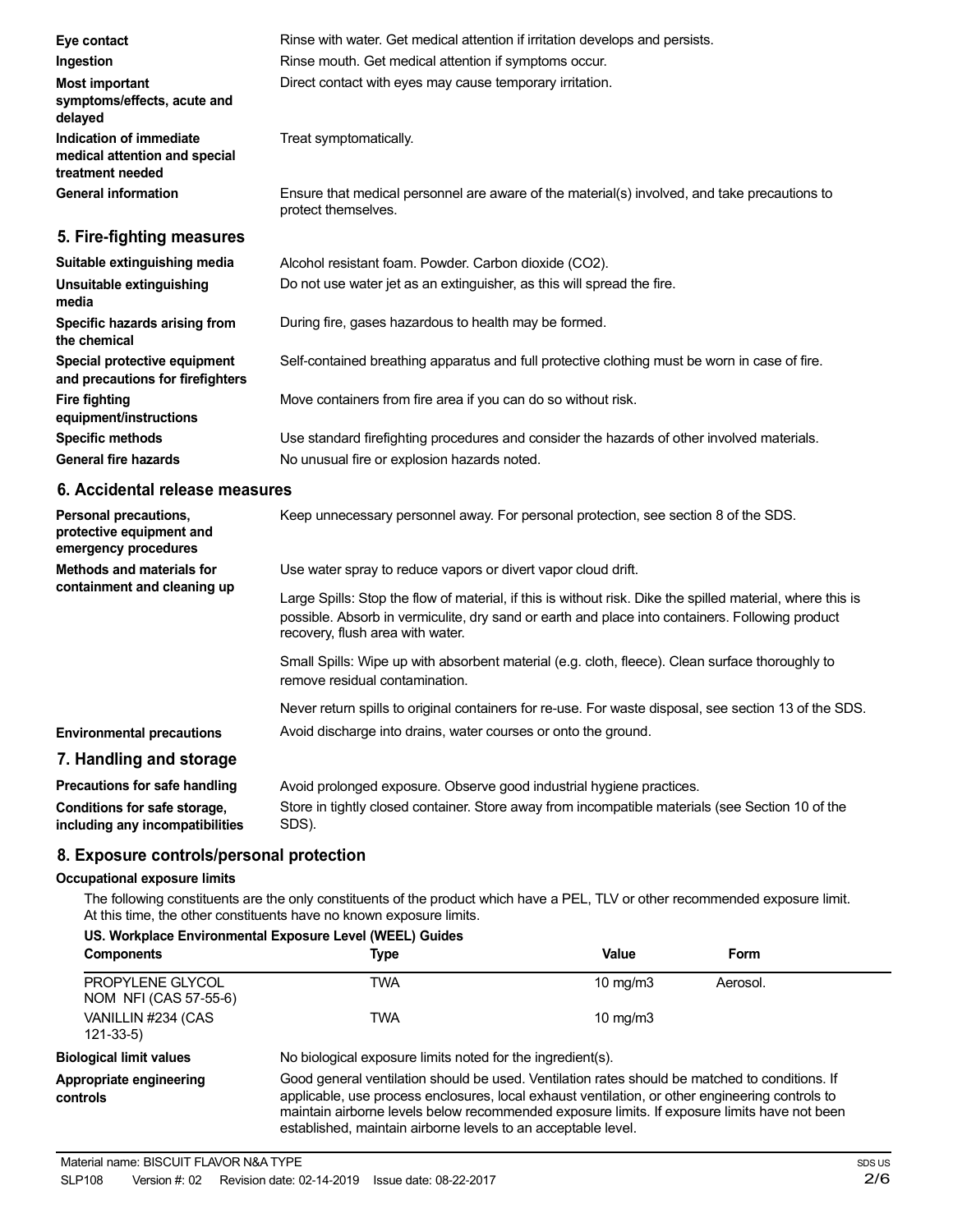### **Individual protection measures, such as personal protective equipment**

| Eye/face protection               | Wear safety glasses with side shields (or goggles).                                                                                                                                                                         |
|-----------------------------------|-----------------------------------------------------------------------------------------------------------------------------------------------------------------------------------------------------------------------------|
| <b>Skin protection</b>            |                                                                                                                                                                                                                             |
| <b>Hand protection</b>            | Wear appropriate chemical resistant gloves.                                                                                                                                                                                 |
| Other                             | Wear suitable protective clothing.                                                                                                                                                                                          |
| <b>Respiratory protection</b>     | In case of insufficient ventilation, wear suitable respiratory equipment.                                                                                                                                                   |
| <b>Thermal hazards</b>            | Wear appropriate thermal protective clothing, when necessary.                                                                                                                                                               |
| General hygiene<br>considerations | Always observe good personal hygiene measures, such as washing after handling the material<br>and before eating, drinking, and/or smoking. Routinely wash work clothing and protective<br>equipment to remove contaminants. |

# **9. Physical and chemical properties**

### **Appearance**

| <b>Physical state</b>                             | Liquid.                                                                                       |
|---------------------------------------------------|-----------------------------------------------------------------------------------------------|
| <b>Form</b>                                       | Liquid.                                                                                       |
| Color                                             | Not available.                                                                                |
| Odor                                              | Not available.                                                                                |
| <b>Odor threshold</b>                             | Not available.                                                                                |
| pH                                                | Not available.                                                                                |
| Melting point/freezing point                      | -74.2 $\degree$ F (-59 $\degree$ C) estimated                                                 |
| Initial boiling point and boiling<br>range        | 370.76 °F (188.2 °C) estimated                                                                |
| <b>Flash point</b>                                | > 200.0 °F (> 93.3 °C) Closed Cup                                                             |
| <b>Evaporation rate</b>                           | Not available.                                                                                |
| Flammability (solid, gas)                         | Not applicable.                                                                               |
| Upper/lower flammability or explosive limits      |                                                                                               |
| <b>Flammability limit - lower</b><br>(%)          | Not available.                                                                                |
| <b>Flammability limit - upper</b><br>(%)          | Not available.                                                                                |
| Explosive limit - lower (%)                       | Not available.                                                                                |
| Explosive limit - upper (%)                       | Not available.                                                                                |
| Vapor pressure                                    | 0.16 hPa estimated                                                                            |
| Vapor density                                     | Not available.                                                                                |
| <b>Relative density</b>                           | Not available.                                                                                |
| Solubility(ies)                                   |                                                                                               |
| Solubility (water)                                | Not available.                                                                                |
| <b>Partition coefficient</b><br>(n-octanol/water) | Not available.                                                                                |
| <b>Auto-ignition temperature</b>                  | 700 °F (371.11 °C) estimated                                                                  |
| <b>Decomposition temperature</b>                  | Not available.                                                                                |
| <b>Viscosity</b>                                  | Not available.                                                                                |
| Other information                                 |                                                                                               |
| <b>Explosive properties</b>                       | Not explosive.                                                                                |
| <b>Flammability class</b>                         | Combustible IIIB estimated                                                                    |
| <b>Oxidizing properties</b>                       | Not oxidizing.                                                                                |
| <b>Refractive index</b>                           | 1.4276 - 1.4576                                                                               |
| <b>Specific gravity</b>                           | $1.03 - 1.06$                                                                                 |
| 10. Stability and reactivity                      |                                                                                               |
| <b>Reactivity</b>                                 | The product is stable and non-reactive under normal conditions of use, storage and transport. |

Material is stable under normal conditions.

**Chemical stability**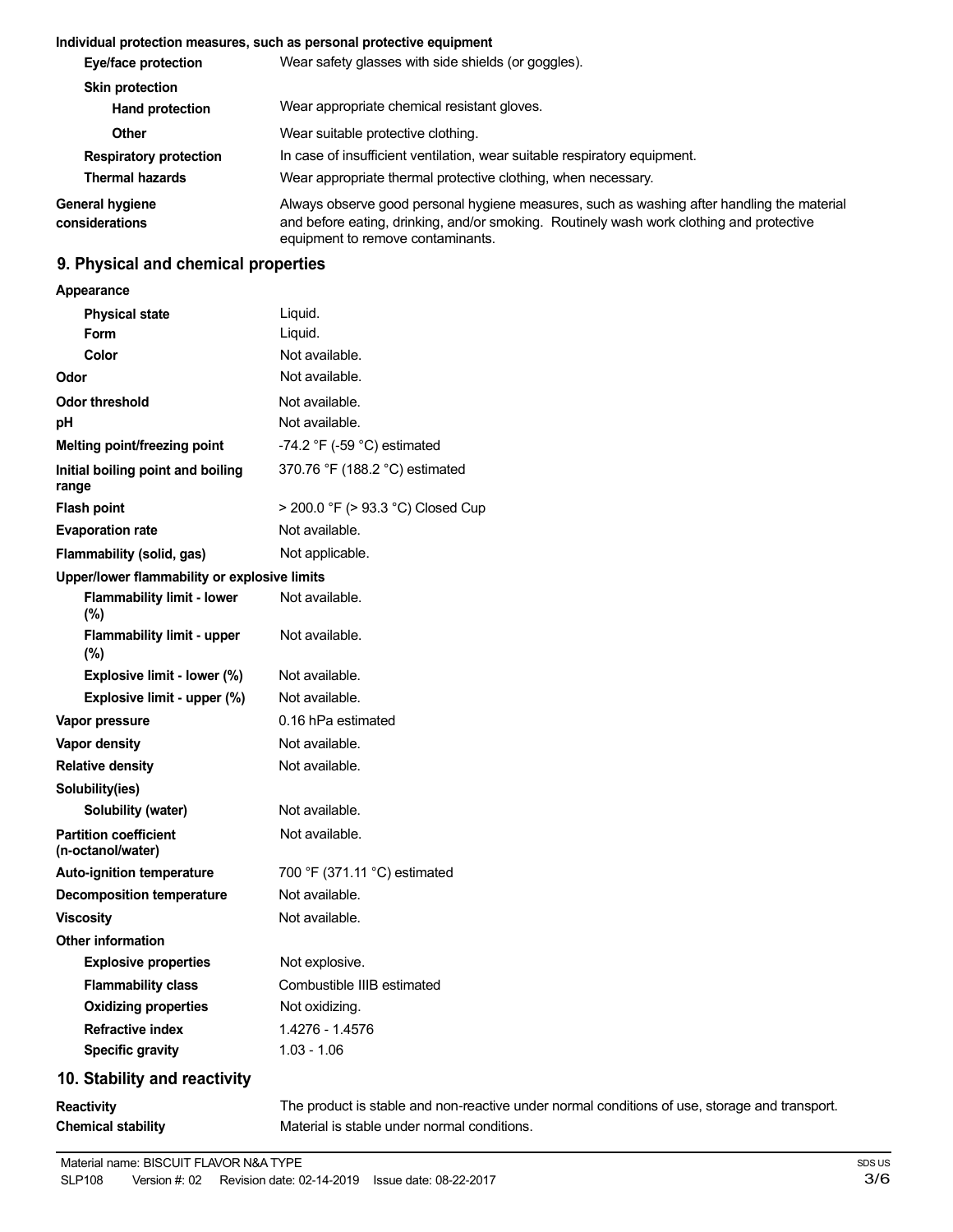| Possibility of hazardous<br>reactions                                                  | No dangerous reaction known under conditions of normal use.                                                                                                                                           |  |  |
|----------------------------------------------------------------------------------------|-------------------------------------------------------------------------------------------------------------------------------------------------------------------------------------------------------|--|--|
| <b>Conditions to avoid</b>                                                             | Keep away from heat, hot surfaces, sparks, open flames and other ignition sources. Avoid<br>temperatures exceeding the flash point. Contact with incompatible materials.                              |  |  |
| Incompatible materials                                                                 | Strong oxidizing agents.                                                                                                                                                                              |  |  |
| <b>Hazardous decomposition</b><br>products                                             | No hazardous decomposition products are known.                                                                                                                                                        |  |  |
| 11. Toxicological information                                                          |                                                                                                                                                                                                       |  |  |
| Information on likely routes of exposure                                               |                                                                                                                                                                                                       |  |  |
| <b>Inhalation</b>                                                                      | Prolonged inhalation may be harmful.                                                                                                                                                                  |  |  |
| <b>Skin contact</b>                                                                    | No adverse effects due to skin contact are expected.                                                                                                                                                  |  |  |
| Eye contact                                                                            | Direct contact with eyes may cause temporary irritation.                                                                                                                                              |  |  |
| Ingestion                                                                              | Expected to be a low ingestion hazard.                                                                                                                                                                |  |  |
| Symptoms related to the<br>physical, chemical and<br>toxicological characteristics     | Direct contact with eyes may cause temporary irritation.                                                                                                                                              |  |  |
| Information on toxicological effects                                                   |                                                                                                                                                                                                       |  |  |
| <b>Acute toxicity</b>                                                                  | Not available.                                                                                                                                                                                        |  |  |
| <b>Skin corrosion/irritation</b>                                                       | Prolonged skin contact may cause temporary irritation.                                                                                                                                                |  |  |
| Serious eye damage/eye<br>irritation                                                   | Direct contact with eyes may cause temporary irritation.                                                                                                                                              |  |  |
| Respiratory or skin sensitization                                                      |                                                                                                                                                                                                       |  |  |
| <b>Respiratory sensitization</b>                                                       | Not a respiratory sensitizer.                                                                                                                                                                         |  |  |
| <b>Skin sensitization</b>                                                              | This product is not expected to cause skin sensitization.                                                                                                                                             |  |  |
| Germ cell mutagenicity                                                                 | No data available to indicate product or any components present at greater than 0.1% are<br>mutagenic or genotoxic.                                                                                   |  |  |
| Carcinogenicity                                                                        | Not classifiable as to carcinogenicity to humans.                                                                                                                                                     |  |  |
| IARC Monographs. Overall Evaluation of Carcinogenicity                                 |                                                                                                                                                                                                       |  |  |
| Not listed.<br>Not regulated.<br>Not listed.                                           | OSHA Specifically Regulated Substances (29 CFR 1910.1001-1052)<br>US. National Toxicology Program (NTP) Report on Carcinogens                                                                         |  |  |
| <b>Reproductive toxicity</b>                                                           | This product is not expected to cause reproductive or developmental effects.                                                                                                                          |  |  |
| Specific target organ toxicity -<br>single exposure                                    | Not classified.                                                                                                                                                                                       |  |  |
| Specific target organ toxicity -<br>repeated exposure                                  | Not classified.                                                                                                                                                                                       |  |  |
| <b>Aspiration hazard</b>                                                               | Not an aspiration hazard.                                                                                                                                                                             |  |  |
| <b>Chronic effects</b>                                                                 | Prolonged inhalation may be harmful.                                                                                                                                                                  |  |  |
| 12. Ecological information                                                             |                                                                                                                                                                                                       |  |  |
| <b>Ecotoxicity</b>                                                                     | The product is not classified as environmentally hazardous. However, this does not exclude the<br>possibility that large or frequent spills can have a harmful or damaging effect on the environment. |  |  |
| Persistence and degradability                                                          | No data is available on the degradability of any ingredients in the mixture.                                                                                                                          |  |  |
| <b>Bioaccumulative potential</b>                                                       |                                                                                                                                                                                                       |  |  |
| Partition coefficient n-octanol / water (log Kow)<br>PROPYLENE GLYCOL<br>VANILLIN #234 | <b>NOM NFI</b><br>$-0.92$<br>1.37                                                                                                                                                                     |  |  |
| <b>Mobility in soil</b>                                                                | No data available.                                                                                                                                                                                    |  |  |
| Other adverse effects                                                                  | No other adverse environmental effects (e.g. ozone depletion, photochemical ozone creation<br>potential, endocrine disruption, global warming potential) are expected from this component.            |  |  |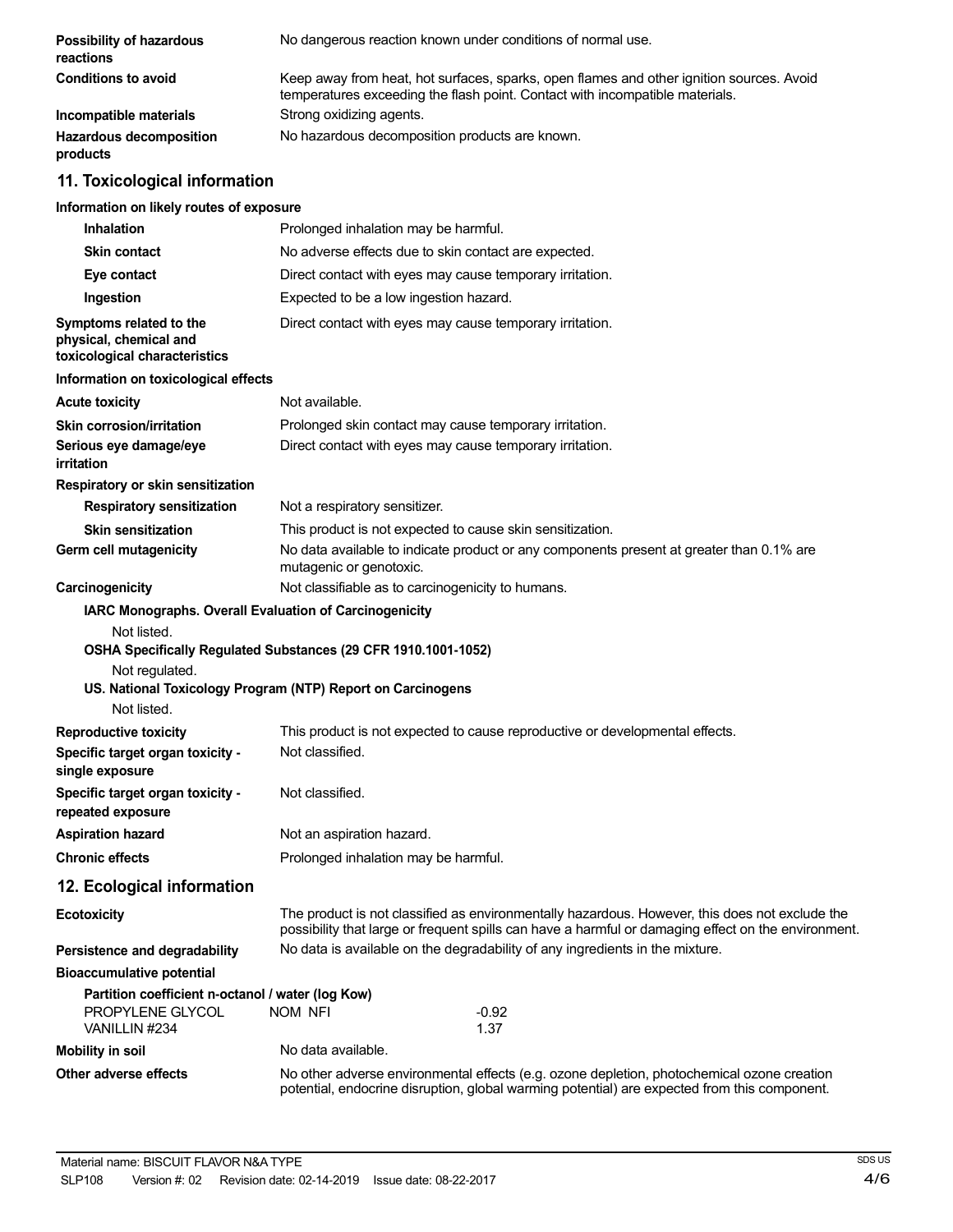### **13. Disposal considerations**

| 13. Disposal considerations                                                    |                                                                                                                                                                                                                        |
|--------------------------------------------------------------------------------|------------------------------------------------------------------------------------------------------------------------------------------------------------------------------------------------------------------------|
| <b>Disposal instructions</b>                                                   | Collect and reclaim or dispose in sealed containers at licensed waste disposal site.                                                                                                                                   |
| <b>Local disposal regulations</b>                                              | Dispose in accordance with all applicable regulations.                                                                                                                                                                 |
| Hazardous waste code                                                           | The waste code should be assigned in discussion between the user, the producer and the waste<br>disposal company.                                                                                                      |
| Waste from residues / unused<br>products                                       | Dispose of in accordance with local regulations. Empty containers or liners may retain some<br>product residues. This material and its container must be disposed of in a safe manner (see:<br>Disposal instructions). |
| <b>Contaminated packaging</b>                                                  | Since emptied containers may retain product residue, follow label warnings even after container is<br>emptied. Empty containers should be taken to an approved waste handling site for recycling or<br>disposal.       |
| 14. Transport information                                                      |                                                                                                                                                                                                                        |
| <b>DOT</b>                                                                     |                                                                                                                                                                                                                        |
| Not regulated as dangerous goods.                                              |                                                                                                                                                                                                                        |
| <b>IATA</b>                                                                    |                                                                                                                                                                                                                        |
| Not regulated as dangerous goods.                                              |                                                                                                                                                                                                                        |
| <b>IMDG</b>                                                                    |                                                                                                                                                                                                                        |
| Not regulated as dangerous goods.                                              |                                                                                                                                                                                                                        |
| Transport in bulk according to<br>Annex II of MARPOL 73/78 and<br>the IBC Code | Not established.                                                                                                                                                                                                       |
| 15. Regulatory information                                                     |                                                                                                                                                                                                                        |
| <b>US federal regulations</b>                                                  | This product is not known to be a "Hazardous Chemical" as defined by the OSHA Hazard<br>Communication Standard, 29 CFR 1910.1200.                                                                                      |
| <b>Toxic Substances Control Act (TSCA)</b>                                     |                                                                                                                                                                                                                        |
| Not regulated.                                                                 | TSCA Section 12(b) Export Notification (40 CFR 707, Subpt. D)                                                                                                                                                          |
|                                                                                |                                                                                                                                                                                                                        |
| <b>CERCLA Hazardous Substance List (40 CFR 302.4)</b><br>Not listed.           |                                                                                                                                                                                                                        |
| <b>SARA 304 Emergency release notification</b>                                 |                                                                                                                                                                                                                        |
| Material and a finite all                                                      |                                                                                                                                                                                                                        |

Not regulated.

**OSHA Specifically Regulated Substances (29 CFR 1910.1001-1052)**

Not regulated.

### **Superfund Amendments and Reauthorization Act of 1986 (SARA)**

#### **SARA 302 Extremely hazardous substance**

Not listed.

**SARA 311/312 Hazardous** No (Exempt) **chemical**

**SARA 313 (TRI reporting)**

Not regulated.

### **Other federal regulations**

**Clean Air Act (CAA) Section 112 Hazardous Air Pollutants (HAPs) List**

Not regulated.

**Clean Air Act (CAA) Section 112(r) Accidental Release Prevention (40 CFR 68.130)**

Not regulated.

**Safe Drinking Water Act** Not regulated.

**(SDWA)**

**US state regulations**

#### **California Proposition 65**

California Safe Drinking Water and Toxic Enforcement Act of 1986 (Proposition 65): This material is not known to contain any chemicals currently listed as carcinogens or reproductive toxins. For more information go to www.P65Warnings.ca.gov.